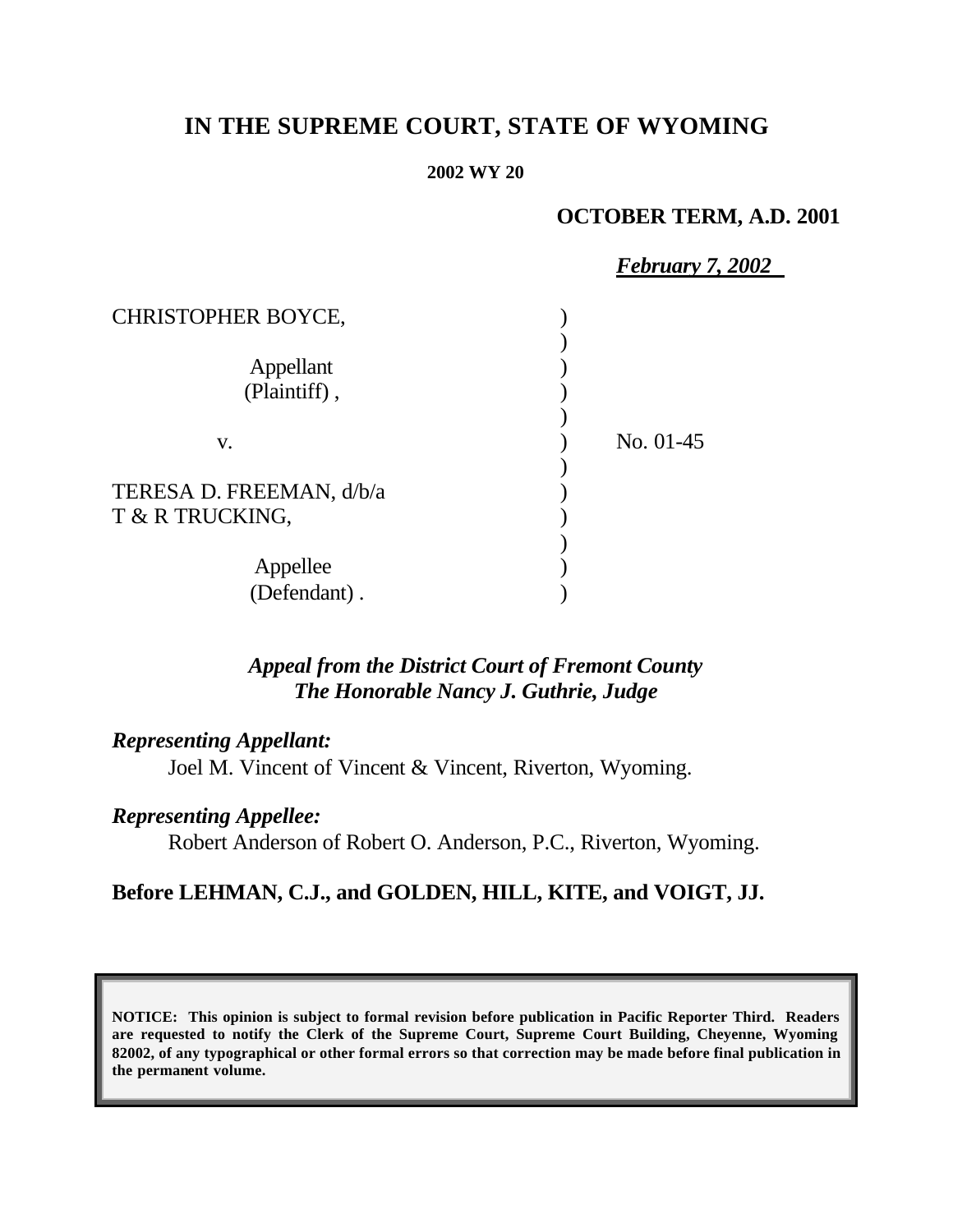### **GOLDEN**, Justice.

[¶1] Appellant Christopher Boyce (Boyce) conveyed a pickup truck to an employee of Appellee T & R Trucking. The employee told Boyce that  $T \& R$  Trucking would pay for the vehicle. The employee used the truck for his personal use and also for use on the job. Boyce never received payment for the pickup truck. Boyce eventually sought payment from  $T \& R$ Trucking, which refused payment claiming that the pickup truck was the personal vehicle of the employee. Boyce sued T  $\&$  R Trucking claiming, among other things, that T  $\&$  R Trucking was unjustly enriched through the use on the job of the pickup truck by its employee. Boyce hereby appeals from a judgment, issued after a bench trial, rejecting his claim of unjust enrichment. Finding that  $T \& R$  Trucking was not unjustly enriched by the use of the pickup truck by its employee, we affirm.

#### **ISSUES**

[¶2] Appellant and Appellee agree that the issues to be decided are as follows:

A. Whether the trial court's finding that a contract existed between Boyce and Kultgen is clearly erroneous.

B. Whether the trial court's finding that a contract existed between Boyce and Kultgen is against the great weight of the evidence.

C. Whether the trial court's conclusion that plaintiff's claim for unjust enrichment failed in light of the existence of a contract between Boyce and Kultgen was erroneous, and given such error, judgment in favor of Boyce for unjust enrichment should be entered.

### **FACTS**

[ $[$ ]] Teresa Freeman is the sole owner of T & R Trucking. T & R Trucking is a truck brokering business that leases owner-operated dump trucks and brokers them to contractors for work on construction projects. Boyce owned five dump trucks that he leased to  $T \& R$ Trucking.

[¶4] Ronnie Kultgen (Kultgen) was the truck supervisor for T & R Trucking. As truck supervisor, Kultgen was the liaison between the dump trucks in the field, the contractors, and the business office. Kultgen was required to be in the field and travel between the various construction sites where the dump trucks were operating. Teresa Freeman testified that Kultgen used his personal vehicle for transportation while on the job, and the company reimbursed some of the expenses associated therewith.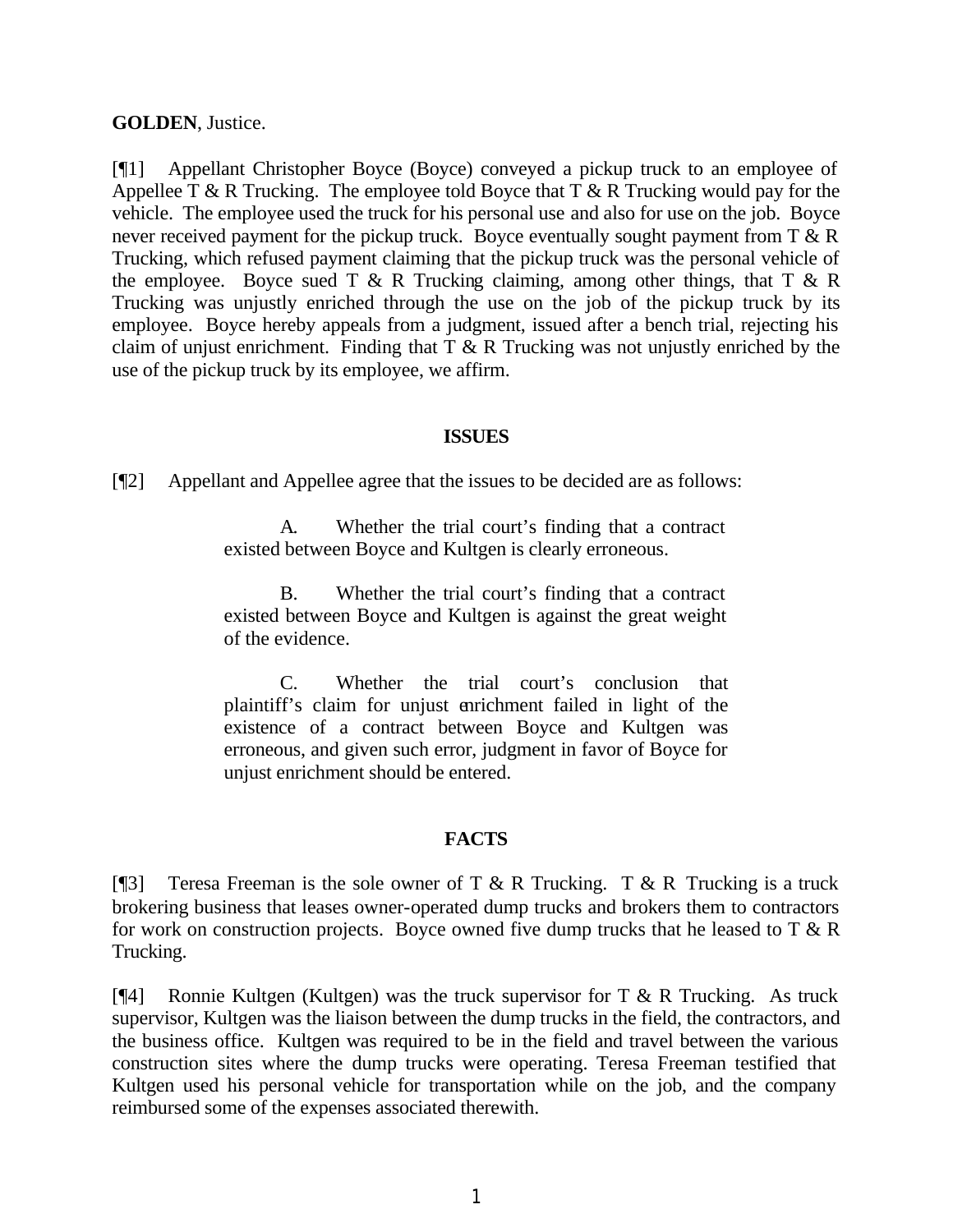[¶5] Kultgen and Boyce were introduced by Kultgen's sister. Boyce and Kultgen entered into several different business arrangements. Boyce paid Kultgen to help with a remodeling job at Boyce's house. Boyce also paid Kultgen to do repair work on his dump trucks. At issue in this appeal is an arrangement between Boyce and Kultgen whereby Boyce transferred ownership of two pickup trucks to Kultgen. With regard to the two pickup trucks, the trial court made the following finding of fact: "Kultgen represented to [Boyce] that T & R [Trucking] wanted to purchase a 1989 GMC pickup from [Boyce] for a price of \$2,500.00, and a 1990 Ford pickup from [Boyce] for a price of \$4,500.00. Both vehicles were delivered to Kultgen. The agreement concerning the Ford was memorialized in a handwritten note signed by [Boyce] and Kultgen on behalf of T & R Trucking." The note was dated March 26, 1999.

[¶6] Boyce signed over the title to both vehicles, leaving the space for the new owner's name blank. Eventually, Kultgen titled both vehicles in his name. Kultgen sold the 1989 GMC to a third party. For several months, Kultgen used the 1990 Ford for his own personal use and also for use in his employment. Boyce was never paid for either vehicle by either Kultgen or T & R Trucking. Boyce contacted T & R Trucking sometime at the end of June regarding payment for the pickups. Teresa Freeman testified that this was the first time she had heard anything regarding the possibility of T & R Trucking being responsible for payment. She testified that Kultgen told her that the pickups were his personal vehicles. Because she believed the pickup trucks were Kultgen's personal property, she told Boyce that T & R Trucking would not pay for either pickup truck.

 $[97]$  Eventually, Boyce sued T & R Trucking for breach of contract with regard to both pickups and for unjust enrichment for the use of the 1990 Ford on the job. After a bench trial, the trial judge ruled against Boyce on all counts involving the pickups. The trial court specifically found that no contract existed between Boyce and T & R Trucking because no agency relationship existed between Kultgen and T & R Trucking whereby Kultgen could bind T & R Trucking for the purchase of the pickup trucks. The trial court further found that T & R Trucking did not ratify the actions of Kultgen regarding the pickup trucks. These findings have not been appealed. The trial court also denied Boyce's claim for unjust enrichment in regard to the use by Kultgen of the 1990 Ford on the job. Boyce filed this timely appeal on the issue of unjust enrichment only.

### **STANDARD OF REVIEW**

[¶8] This appeal challenges a judgment after a bench trial. "In our review of this decision, we assume that the evidence of the prevailing party below is true and give that party every reasonable inference that can fairly and reasonably be drawn from it." *Kendrick v. Barker*, 2001 WY 2, ¶12, 15 P.3d 734, ¶12 (Wyo. 2001). The trial court made specific findings of fact and conclusions of law.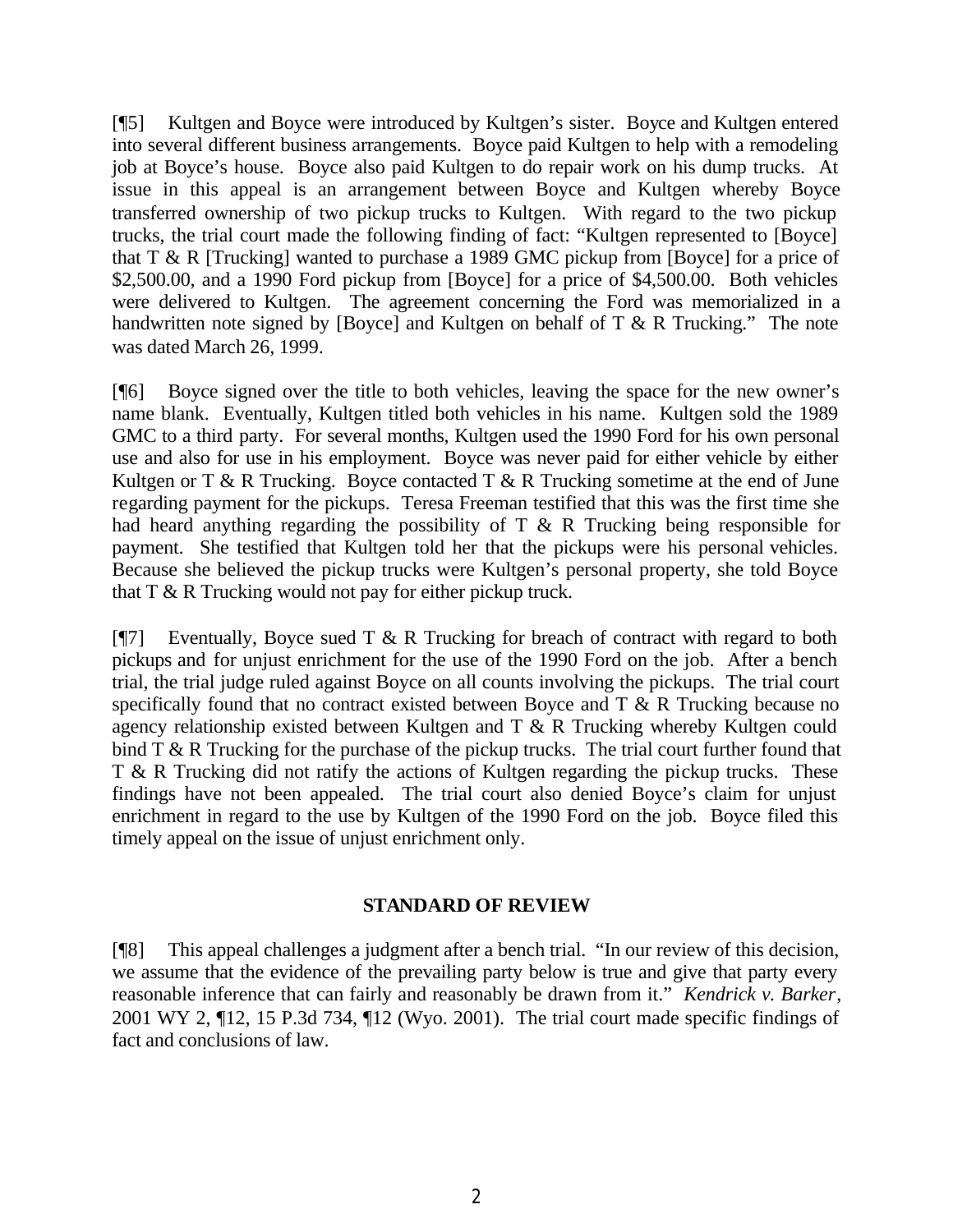When the specific findings of fact are made by the trial court on evidentiary matters, they are presumed to be correct, and an appellate court will not disturb them unless they are clearly erroneous or against the great weight of the evidence. *Whitefoot v. Hanover Ins. Co.*, Wyo., 561 P.2d 717, 720 (1977); and *Willis v. Asbury Transportation Co.*, Wyo., 386 P.2d 934, 937 (1963). The review standard recognizes that deference must be given to the opportunity of the trial court to judge the credibility of the witnesses, and that a reviewing court will not set aside the court's findings merely because it might have reached a different result. *United States v. National Ass'n of Real Estate Bds.*, 339 U.S. 485, 495-496, 70 S.Ct. 711, 94 L.Ed. 1007 (1950); and *United States v. Yellow Cab Co.*, 338 U.S. 338, 341-342, 70 S.Ct. 177, 94 L.Ed. 150 (1949). However, the presumption of correctness will be overcome if the reviewing court on the entire evidence is left with a definite and firm conviction that a finding is mistaken. *Zenith Radio Corp. v. Hazeltine Research, Inc*., 395 U.S. 100, 123, 89 S.Ct. 1562, 23 L.Ed.2d 129 (1969); and *United States v. United States Gypsum Co.*, 333 U.S. 364, 395, 68 S.Ct. 525, 92 L.Ed. 746 (1948).

*Shores v. Lindsey*, 591 P.2d 895, 899 (Wyo. 1979).

[¶9] As always, questions of law are reviewed by this Court de novo. *Amoco Production Co. v. EM Nominee Partnership Co.*, 2 P.3d 534, 540 (Wyo. 2000). The burden of proving the elements of unjust enrichment is on the party seeking that remedy. *Zitterkopf v. Bradbury*, 783 P.2d 1142, 1144 (Wyo. 1989) ("the party asserting the claim must show that any enrichment was unjust.")

#### **DISCUSSION**

[¶10] Boyce is appealing from the denial of his claim for unjust enrichment. In its judgment, the trial court rejected Boyce's claim for unjust enrichment giving the following reasoning: "[u]njust enrichment is not applicable when a contract can be found. There was an agreement between [Boyce] and Kultgen. Simply because  $[T \& R]$  Trucking] benefited from this agreement does not give rise to an unjust enrichment claim. In this situation, an unjust enrichment claim cannot be had against a third party not a party to the agreement."

[¶11] On appeal, Boyce protests that there is insufficient evidence to support the trial court's finding that a "contract" existed between Boyce and Kultgen regarding the pickup truck. Based upon the language of his third issue, Boyce seems to reason that, once this one allegedly erroneous finding is reversed, "judgment in favor of Boyce for unjust enrichment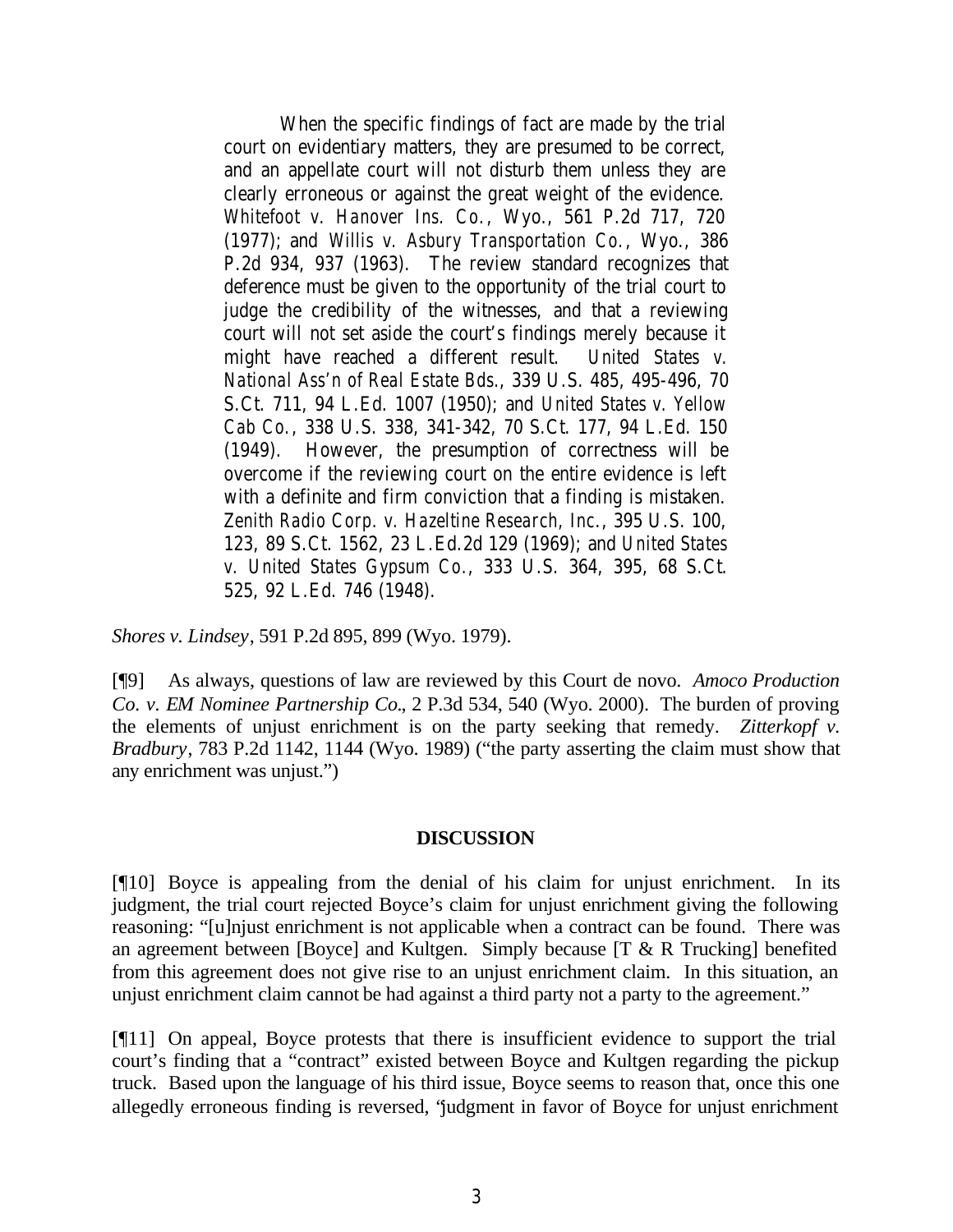should be entered." The ultimate issue, therefore, is whether or not Boyce is entitled to recover from T & R Trucking on a claim of unjust enrichment.

[¶12] Boyce bases his claim on the fact that he conveyed the pickup truck to Kultgen believing that T & R Trucking would pay for the pickup truck. While this may show that Boyce conveyed a benefit upon Kultgen and should receive payment therefore, it does not show that T & R Trucking should be responsible for that payment. The trial court specifically found that no contract was formed between T & R Trucking and Boyce and that T & R Trucking did not ratify Kultgen's actions in obtaining the pickup truck in any manner. A party who is seeking damages on the basis of unjust enrichment must prove four elements:

(1) Valuable services were rendered, or materials furnished,

(2) to the party to be charged,

(3) which services or materials were accepted, used and enjoyed by the party, and,

(4) under such circumstances which reasonably notified the party to be charged that the plaintiff, in rendering such services or furnishing such materials, expected to be paid by the party to be charged. Without such payment, the party would be unjustly enriched.

*Coones v. F.D.I.C.*, 894 P.2d 613, 617 (Wyo. 1995) (citing *Zitterkopf*, 783 P.2d at 1144 (quoting *Johnson v. Anderson*, 768 P.2d 18, 25 (Wyo. 1989)). *See also Bowles v. Sunrise Home Center, Inc*., 847 P.2d 1002, 1004 (Wyo. 1993).

[¶13] A review of the record before this Court reveals that none of the elements of a claim for unjust enrichment are met in this case. As to the first two elements, T & R Trucking did not receive anything it did not expect to receive or to which it was not already entitled. Teresa Freeman testified that she expected the company's truck supervisor to furnish personal transportation. Thus, there was no true benefit bestowed upon  $T \& R$  Trucking by Boyce. Any benefit accrued solely to Kultgen. Neither element one or two is met in this case.

[ $[$ [14] As to element three, there was no benefit conferred upon T & R Trucking for T & R Trucking to accept. Boyce argues that Teresa Freeman knew Kultgen had acquired the pickup truck from Boyce and she knew that Kultgen was using that pickup truck on the job. Boyce presents no argument, however, and the record provides no indication that Teresa Freeman knew that this was some special benefit from Boyce to  $T \& R$  Trucking.

[¶15] Element four is the heart of an unjust enrichment claim. The receipt of a benefit must be unjust as to the party to be charged. Unjust enrichment is an equitable remedy that is appropriate only when the party to be charged has received a benefit that in good conscience the party ought not retain without compensation to the party providing the benefit. "The words 'unjust enrichment' concisely state the necessary elements of an equitable action to recover money, property, etc., which 'good conscience' demands should be set over to the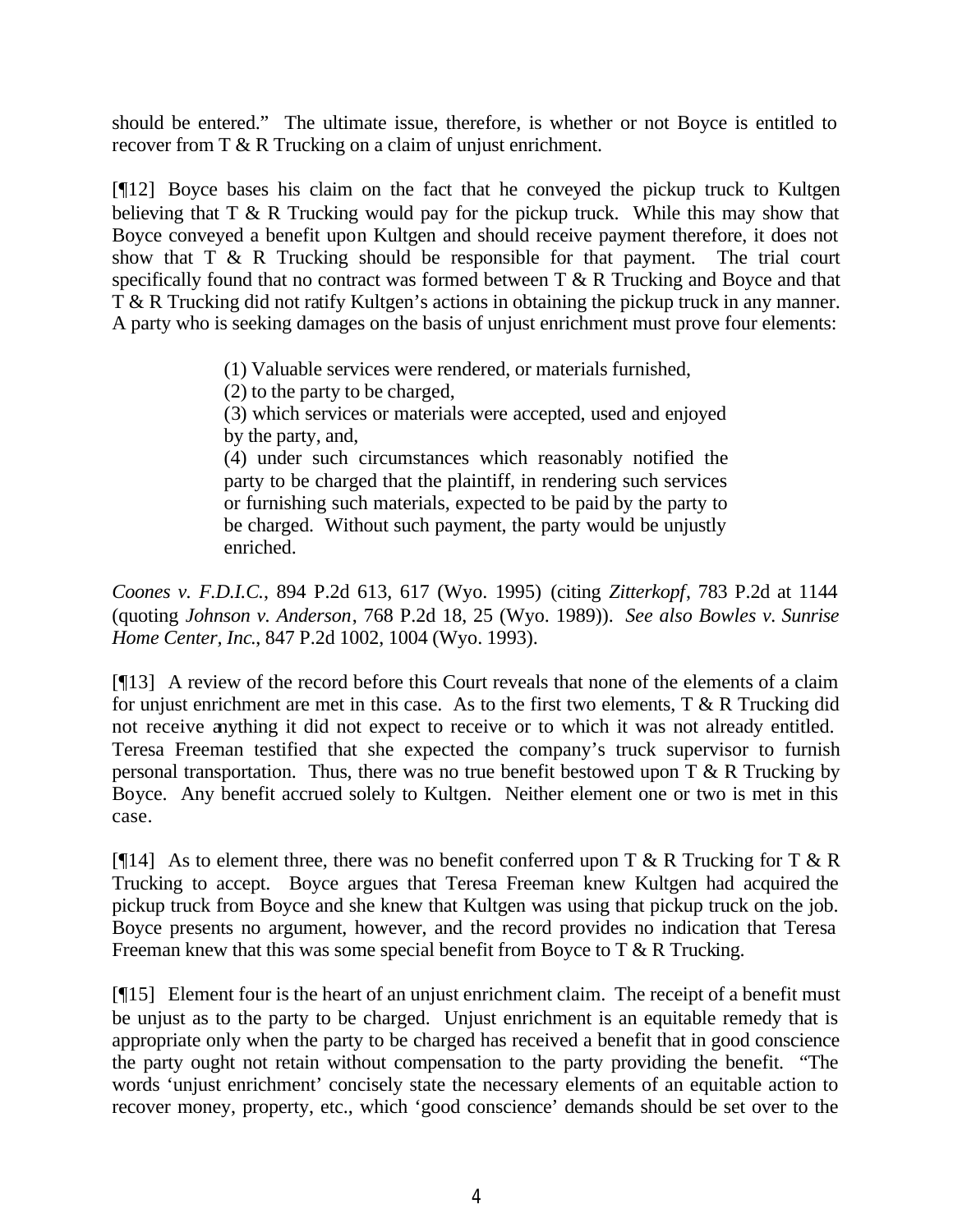appellee by appellants pursuant to an implied contract between them." *Landeis v. Nelson*, 808 P.2d 216, 218 (Wyo. 1991). As stated at 66 Am.Jur.2d *Restitution and Implied Contracts* § 8 (2001):

> The phrase "unjust enrichment" is used in law to characterize the result or effect of a failure to make restitution of, or for, property or benefits received under such circumstances as to give rise to a legal or equitable obligation to account therefor. It is a general principle, underlying various legal doctrines and remedies, that one person should not be permitted unjustly to enrich himself at the expense of another, but should be required to make restitution of or for property or benefits received, retained, or appropriated, where it is just and equitable that such restitution be made, and where such action involves no violation or frustration of law or opposition to public policy, either directly or indirectly.

*See also Roberts v. Roberts*, 64 Wyo. 433, 196 P.2d 361 (1948), *reh. denied*, 64 Wyo. 433, 197 P.2d 697 (1948).

[ $[$ [16] There is nothing in the record reflecting that T & R Trucking had any knowledge that Boyce expected it to pay for the pickup truck. Teresa Freeman testified that she believed the pickup truck to be the personal property of Kultgen, partly based upon representations made to her by Kultgen. T & R Trucking played no role in the negotiations for the acquisition of the pickup truck nor did it induce Boyce in any way to deliver the pickup truck and its title to Kultgen or allow Kultgen to retain the pickup truck. Further, Boyce does not argue that  $T \&$ R Trucking engaged in any misconduct and we find no evidence in the record that T & R Trucking engaged in any conduct towards Boyce that was improper, deceitful or misleading.<sup>1</sup> We see no evidence leading us to conclude that, under these circumstances, good conscience requires T & R Trucking to pay Boyce for Kultgen's use of the pickup truck.

### **CONCLUSION**

[¶17] Unjust enrichment is an equitable remedy available to prevent one party from being unjustly enriched at the expense of another party. Thus, actions on the part of both parties must be analyzed. One party must actually supply a benefit to the party to be charged with the expectation of compensation therefore. The party to be charged must accept the benefit and know that the supplying party expects compensation therefore. In this case, Boyce supplied a pickup truck to Kultgen.  $T \& R$  Trucking received no direct benefit from this action, had no knowledge that Boyce expected it to provide compensation for the pickup

<sup>&</sup>lt;sup>1</sup> Affirmative misconduct by the party to be charged is not a prerequisite of a finding of unjust enrichment, but the presence of such misconduct would be indicative that any enrichment might be unjust. *Landeis*, 808 P.2d at 217 ("We have also recognized that an element of fraud or tortious conduct on the part of the defendant is not necessary in an action for 'unjust enrichment.'")